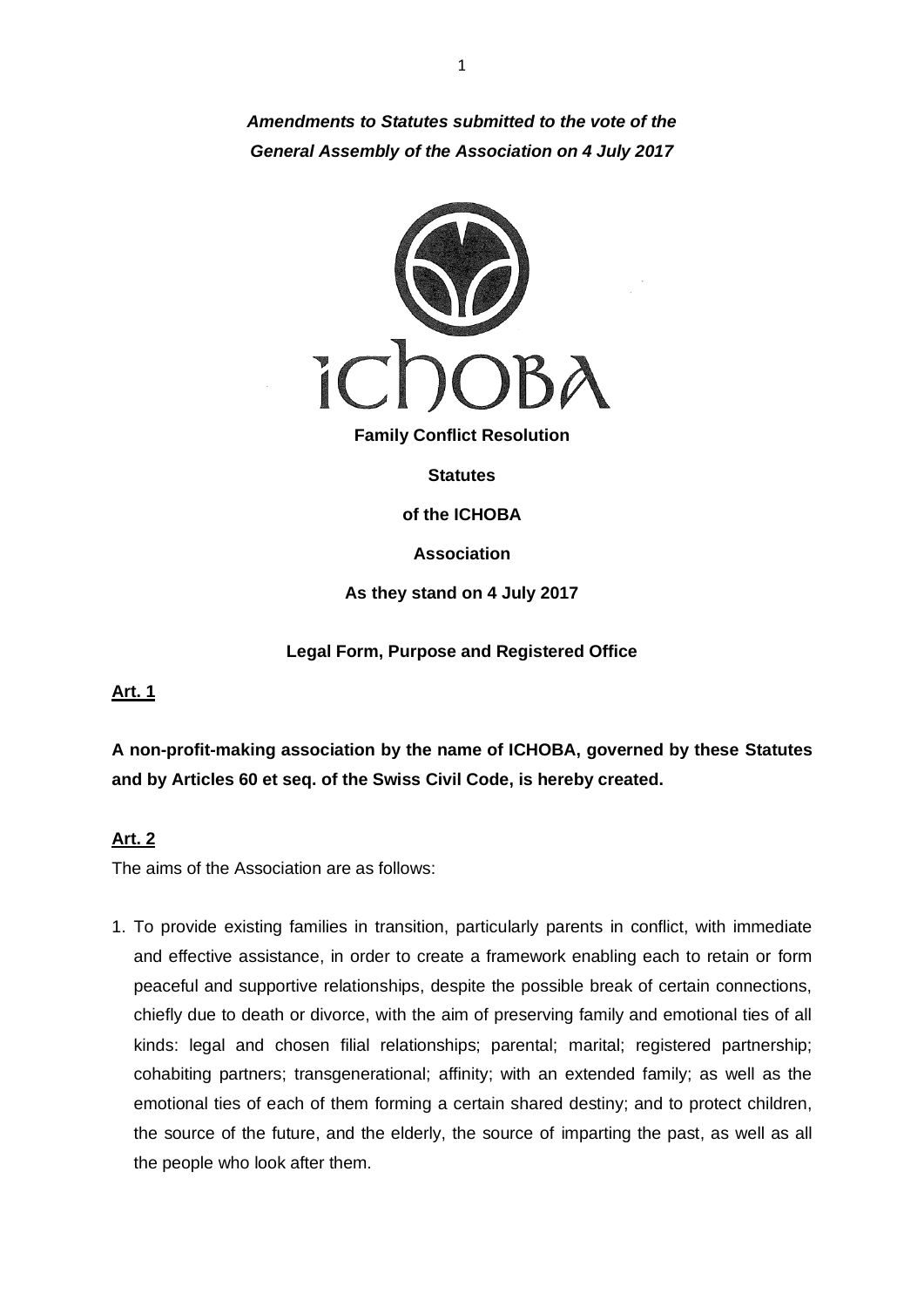- 2. To support the public services in their provision of service to existing families.
- 3. To work towards ensuring consistency of laws and practices in the service of existing families.
- 4. To promote the creation of multidisciplinary bodies to resolve family conflicts in both the public and private sectors.
- 5. To promote and defend the Ichoba brand name and the Charter of Values associated with it.

### To this end:

- 6. To promote by any means exchanges, cooperation, training and the multidisciplinary coherence of the practices of professionals working in the service of existing families, both on the local and international level, in the public and private sectors.
- 7. To establish a multidisciplinary network of professionals specialised in the public and private sectors, both on the local and international level, working in collaboration to serve existing families, in order to provide them with professional advice taking into account the desirable effectiveness of agreements, transactions and court decisions; legal costs; the complexity of laws; and the multiplicity of practices.
- 8. To devise and support any initiative aimed at devising and implementing a code of ethics and coherent multidisciplinary practices, shared between the sectors, branches or professions working to serve the family, in public and private fields, both on a local and international level.
- 9. To adopt a position with respect to draft laws relating to the family; to communicate with legislative, executive and judicial powers, teaching centres, professional associations and interest groups of all types concerning the implementation of laws and orders relating to the family, if necessary by suggesting amendments.
- 10. To support by any means the actions of any physical or moral person active in the public or private sector, or any public service, whose aims aspire towards the same results as those sought by the Association.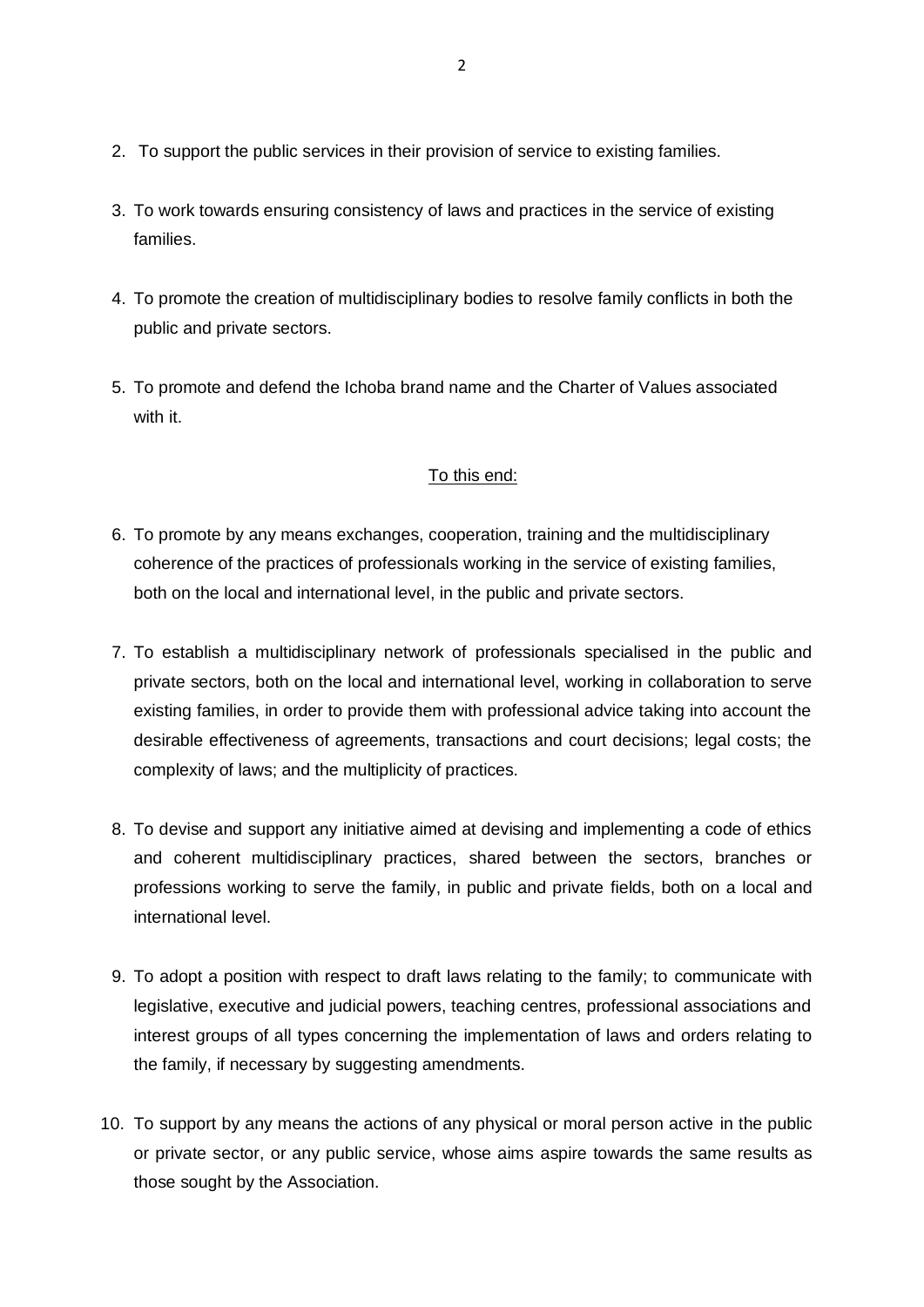- 11. Within its means, the Association may produce an information bulletin for its members, bodies that contribute to its resources or run its projects and bodies and persons close to the Association or whose aims or values are close to its own. The Association may also create and maintain a website, and edit and publish documentation and training and communication media intended to promote the attainment of its aims.
- 12. In order to achieve its aims, the Association may also carry out the following additional profit-making activities:
	- proposing to families in transition specialised professionals capable of working in multidisciplinary collaboration in line with the aims of the Association; devising their method of practical cooperation based on needs and coordinating their work in the context of a process of resolving family conflicts in accordance with the aims of the Association;
	- promoting and contributing to the creation of multidisciplinary centres for the resolution of family conflicts, supervising and even managing them, in line with its aims;
	- promoting and contributing towards setting up training programmes designed to promote multidisciplinary cooperation between the private and public sectors in the service of the family, supervising and even running these training programmes, if necessary against payment;
	- publishing and selling training media and collecting the proceeds of the sale of its publications;

To this end it may be necessary to employ the required personnel.

# **Art. 3**

The registered office of the Association is in Geneva.

# **Resources of the Association**

# **Art. 4**

- 1. In order to achieve its aims, the Association has the following resources at its disposal:
	- 1.1. Members' contributions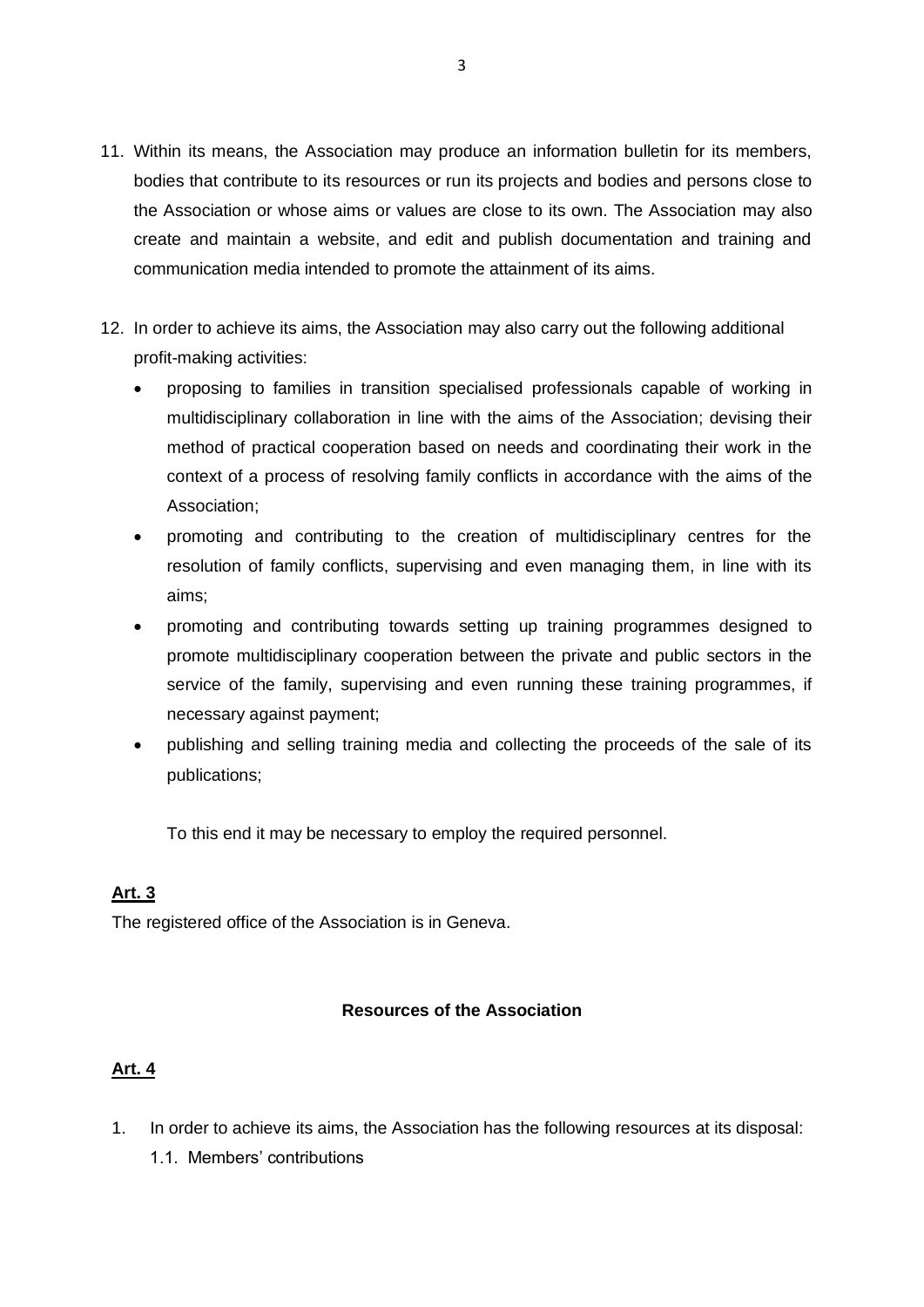- 1.2. Gifts and grants
- 1.3. Income from the Association's additional profit-making activity
- 1.4. Various benefits furthering the aims of the Association
- 2. These financial means are used to implement the decisions of the General Assembly and Executive Committee as well as to cover the running costs of the Association.
- 3. Members who are associations pay a contribution corresponding to the number of their partners multiplied by 90% of the contribution paid by active members who are physical persons.
- 4. Contributions that are paid by other moral persons or by public law corporations are set by the General Assembly, which can release public law corporations from any obligation to pay contributions.

#### **Members**

### **Art. 5 Admission**

- 1. The application for admission involves strict adherence to the Statutes of the Association and the pledge to abide by the decisions of the Committee and the General Assembly.
- 2. Any physical or moral person (hereinafter "person") who undertakes actively to uphold the aims of the Association and having paid the annual contribution can be admitted as a member of the Association. This is subject to points 5 to 7 of the present Article.
- 3. The General Assembly decides on the admission of members. Applications for admission shall be made verbally or in writing to the Chairman.
- 4. Association Members can be: founders, honorary members, active or supporting members.
- 5. A **founder** member is any person who has attended the founding meeting of the Association and has not resigned. Founder members are exempt from the payment of contributions.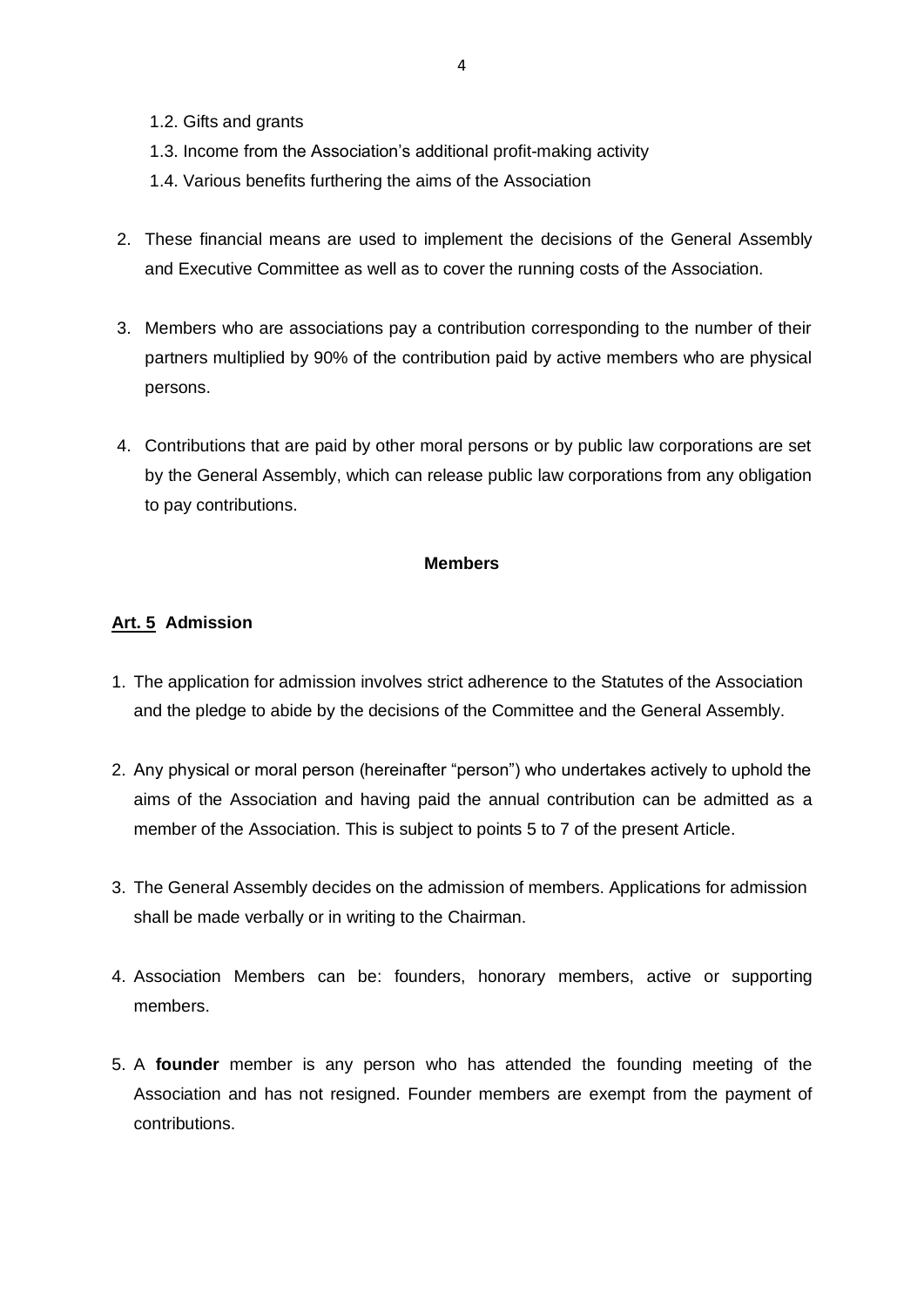- 6. An **honorary member** is any person appointed as such due to his moral or practical participation in the life of the Association. An honorary member is exempt from the payment of contributions.
- 7. An **active member** of the Association is any person who participates in the activities and General Assemblies of the Association and who actively supports its aims. Active members who are connected with public service and magistrates are exempt from the payment of contributions.
- 8. A **supporting member** is any person who wishes to financially support the activities of the Association without participating in its meetings or activities.

# **Art. 6 Resignation and Exclusion**

- 1. Members can resign at any time without notice. Notice of resignation must be sent to the Chairman by registered letter. It comes into effect on the day after it has been sent. The resigning member remains liable for his contribution for the current year.
- 2. The exclusion of a member can only be ruled on by the General Assembly and only for valid reasons. A valid reason is considered to be when a member behaves in a way incompatible with the aims of the Association or shows disinterest for the Association. A sign of such disinterest is if he fails to personally attend, unless due to force majeure, two consecutive ordinary General Assemblies, or fails to pay the contributions that he is obliged to pay, without prejudice to Art. 5 point 8.

### **Art. 7 Contributions**

The active members of the Association referred to in Art. 5 point 7 are obliged to pay the contributions set by the General Assembly.

### **Organisation**

### **Art. 8**

The bodies of the Association are: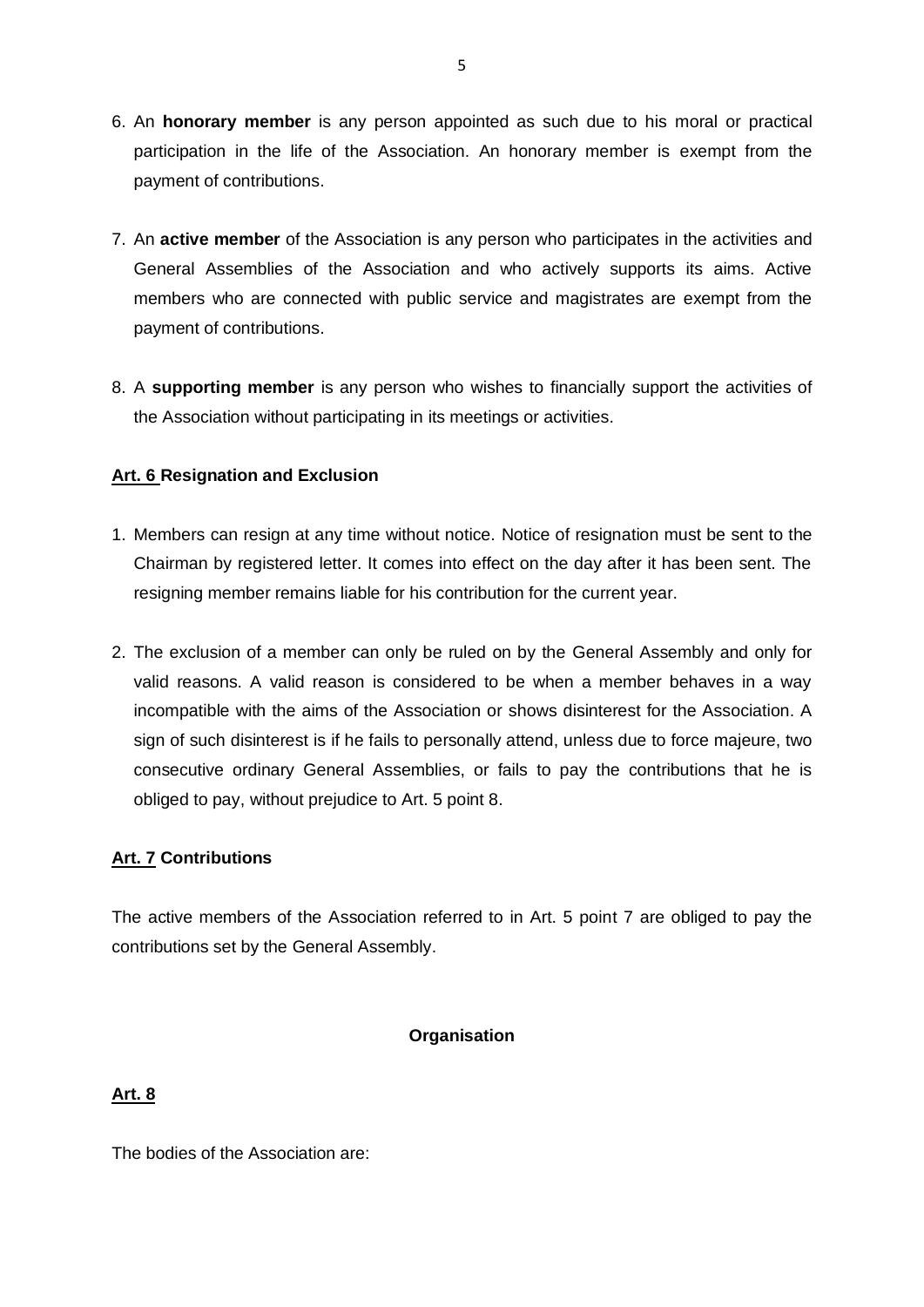- − the General Assembly
- − the Executive Committee
- − the Ethical and Scientific Committee

### **The General Assembly**

### **Art. 9**

- 1. The General Assembly is the supreme body of the Association. It meets at least once a year; other meetings can be held, as required by the Committee. The Chairman is also obliged to call a General Assembly meeting if at least one fifth of the membership so requests.
- 2. The General Assembly is called, at least thirty days in advance, by written correspondence addressed to the members, showing the items listed on the agenda. The General Assembly can also be held without prior convocation if all of the members of the Association are present.
- 3. The General Assembly has the following powers:
	- − Election and termination of the Executive Committee, the Ethical and Scientific Committee and the Auditor;
	- − Election of the Chairman of the Association;
	- − Approval of the operating accounts, the Executive Committee's activities and management report and the Ethical and Scientific Committee's report;
	- − Decisions relating to the annual budget and setting the contribution to be paid by active members for the next financial year;
	- − Approval of the activity programme proposed by the Executive Committee and the actions proposed by the Ethical and Scientific Committee;
	- − Admission and exclusion of new members.
- 4. The Assembly can rule on an item that has not been included on the agenda.
- 5. The General Assembly passes its resolutions by a simple majority vote of the members present. Each active member and each founder member has one vote at the meeting.
- 6. In the case of a tied vote, the Association Chairman has a casting vote.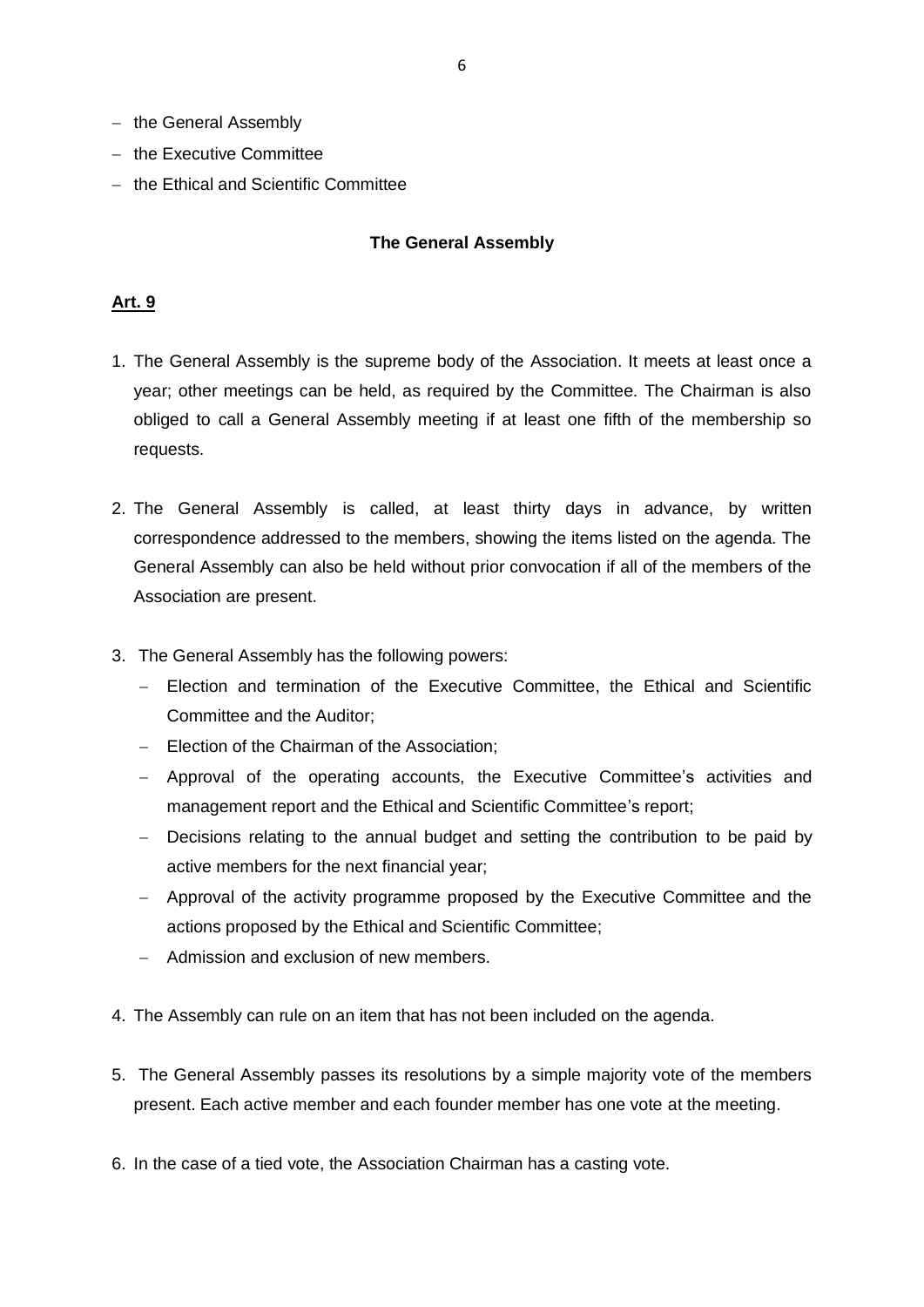- 7. Support and honorary members are also invited to participate in the General Assembly albeit in an advisory role.
- 8. The General Assembly is chaired by the Chairman or, failing him, by the secretary, who will designate a person to keep the minutes. If the absence of the Chairman or Secretary, the members of the Executive Committee will appoint a person to chair the meeting and another to take the minutes. The minutes are signed by their author and by the person who chaired the meeting.
- 9. The minutes are sent to the members within ten days of the meeting.

### **Art. 10 Conduct of discussions**

- 1. The Assembly is validly convened whatever the number of members present.
- 2. It is held in closed session.
- 3. The Chairman conducts the discussions. He can limit the time allocated to each speaker.
- 4. Each member can represent one other member if he holds a written original power of attorney. To ensure that his power of attorney is not rejected, the represented party must have personally filed a copy of the original with the Association Secretariat, at the latest by midday on the eve of the General Assembly.

# **Art. 11 Postal Voting and Electronic Voting**

- 1. As an exception, the Executive Committee, instead of calling an Extraordinary General Assembly meeting, may consult Association members by post or electronically.
- 2. In this case, the result of the vote has the same effect as a resolution passed by the General Assembly.
- 3. A circular is sent to each member stating the subject of the vote, together with a ballot paper, and setting a deadline for reply of at least ten days.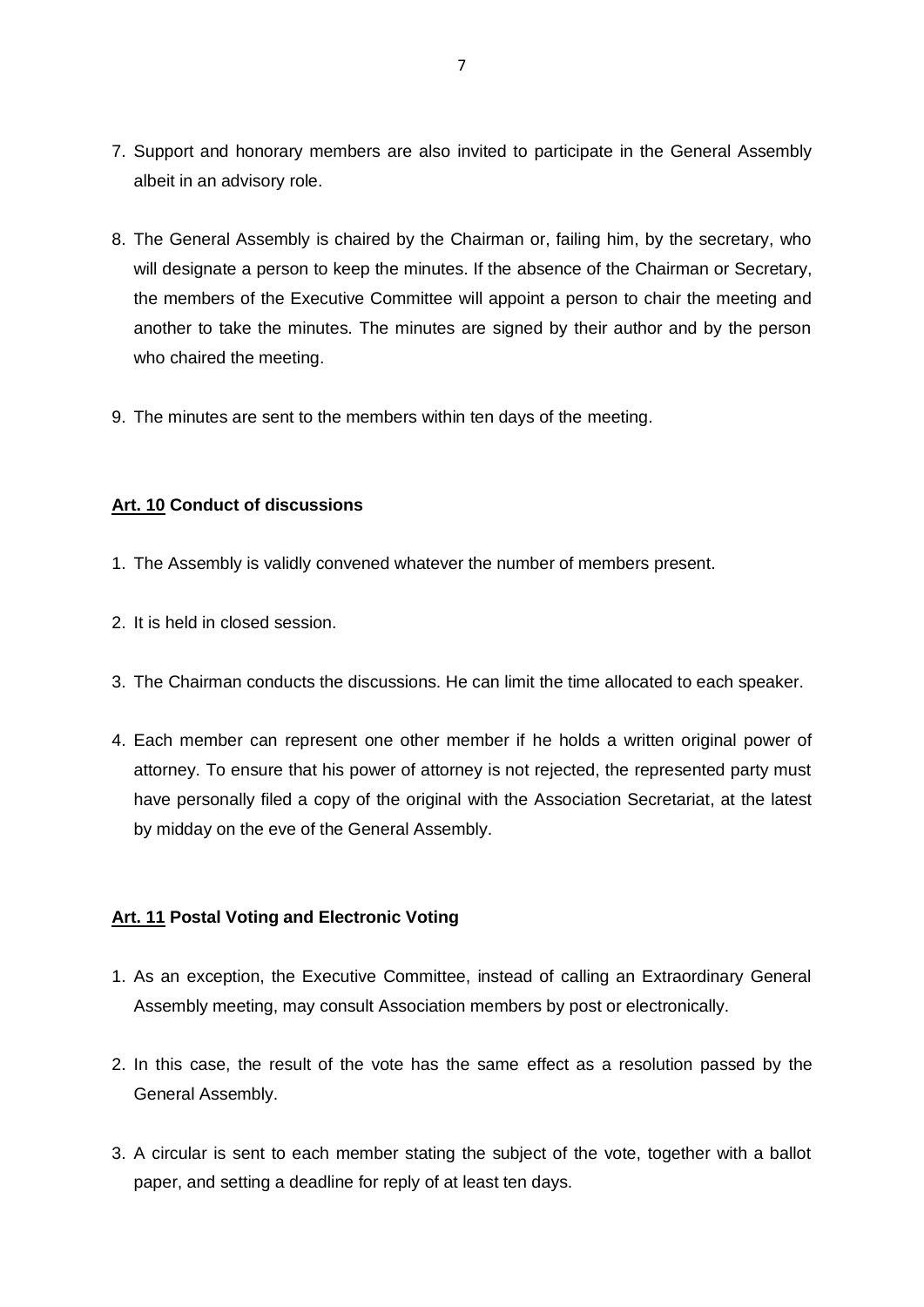- 4. The ballots are counted by the Chairman, assisted by two scruntineers chosen by him from outside the Executive Committee. The minutes include the result of the vote, which is communicated to all members, either during a General Assembly, by post or electronically.
- 5. This method of consultation does not apply to elections, exclusion, amendment of the statutes or dissolution.

#### **The Executive Committee**

### **Art. 12**

- 1. The Executive Committee manages and administers the everyday business of the Association and represents it in dealings with third parties. Each year it presents the General Assembly with an activities and management report relating to the past year, annual accounts, a budget proposal and a programme of activities for the coming year, as well as a contributions and resources proposal.
- 2. The Chairman of the Association is the Chairman of the Executive Committee.
- 3. The Executive Committee comprises at least one Chairman, one Secretary and one Treasurer, elected for one year. Its members can be indefinitely re-elected. The Executive Committee divides its roles among its members.
- 4. In any event, the Executive Committee cannot be composed of fewer than two people.
- 5. The resolutions of the Executive Committee are passed by a majority vote of its members. If the Executive Committee is made up of only two people, the Chairman has the casting vote in the event of dissension.

### **The Office**

### **Art. 13**

1. The Executive Committee may create an Office from among its members.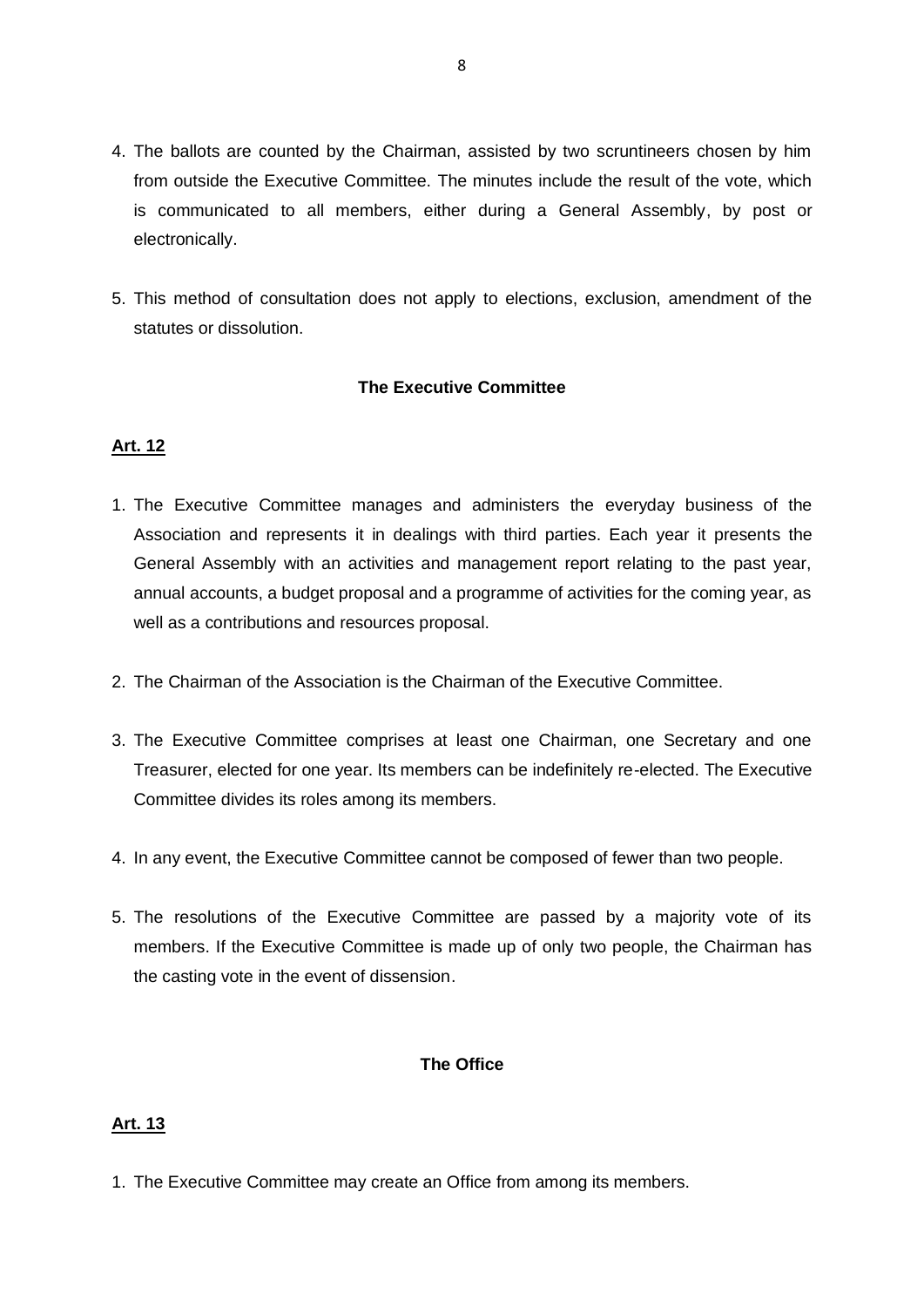- 2. If created, the Office has the following main responsibilities, conferred upon it by the Executive Committee:
	- − To set the annual budget
	- − To keep the Association's accounts and records
	- − To manage the Association's everyday business and additional profit-making activities
	- − To make the necessary decisions to achieve the objectives set by the Executive Committee, and to take the actions suggested by the Ethics and Scientific Committee, as approved by the General Assembly
	- − To compile the activity and management report and the activity programme to be submitted at the General Assembly meetings
	- − To appoint any personnel
	- − To draw up contracts relating to the Association's activity
	- − To represent the Association in its relationships with third parties.
- 3. If formed, the responsibilities of the Office, the extent and the limits of the delegation of the tasks conferred upon it will be covered by a ruling promulgated by the Executive Committee.

### **The Ethics and Scientific Committee**

### **Art. 14**

For each financial year, the Executive Committee will ask the General Assembly to elect an Ethics and Scientific Committee made up of representatives particularly qualified in each sector, branch or profession working in the service of families.

The Ethics and Scientific Committee will meet regularly in order devise a common set of ethics and work towards achieving consistency in practices promoting multidisciplinary cooperation between the public and private sectors, and pooling practices in compliance with the laws and conventions of each sector, branch or profession active in serving the family.

The Ethics and Scientific Committee can assist with its advice any body and any physical person working to achieve the aims of the Association. In particular, it advises family conflict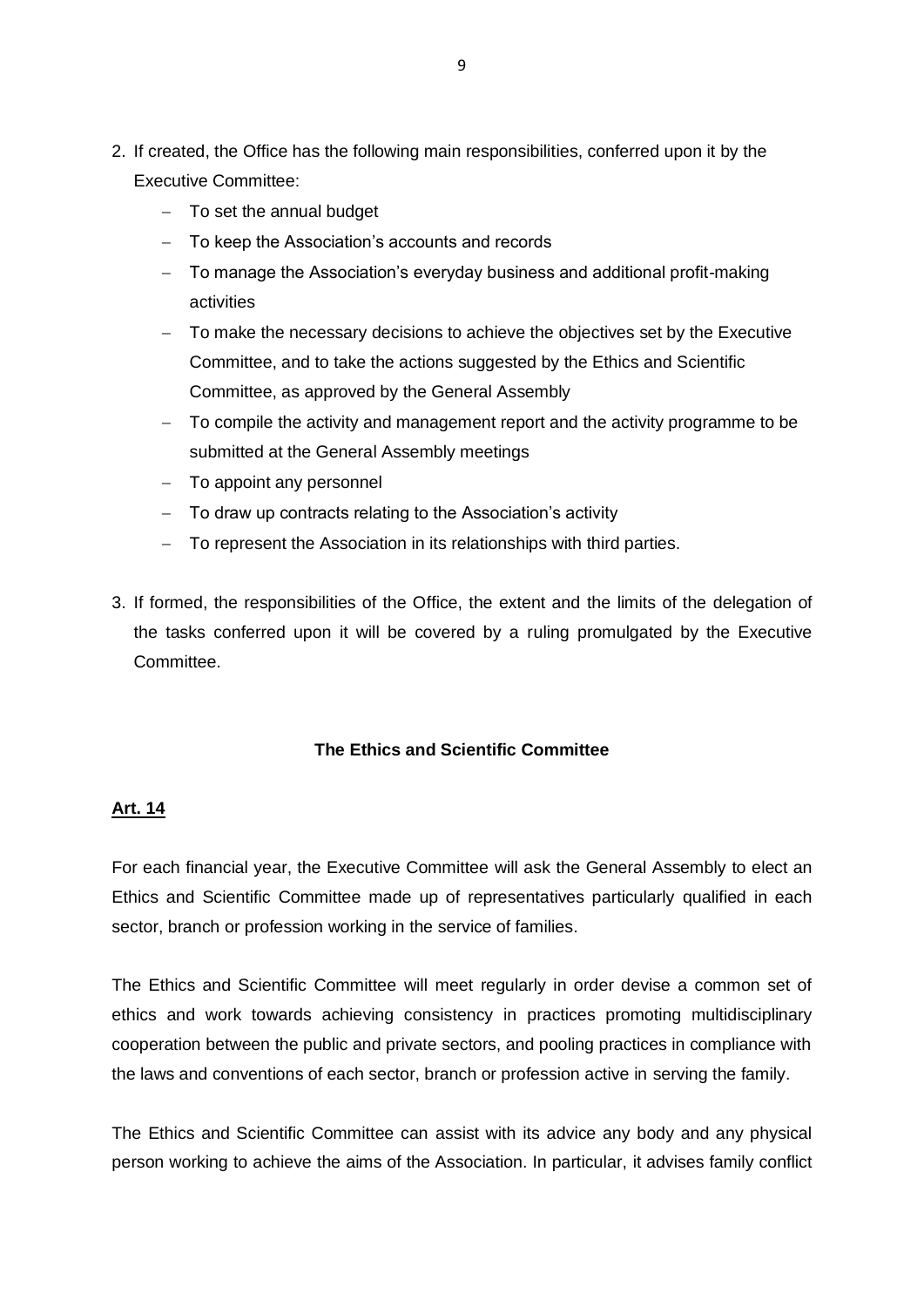resolution centres that may have been created under the impetus of the Association or are managed by it.

The Ethics and Scientific Committee can also suggest, devise and participate in multidisciplinary conferences intended to inspire all actions aimed at achieving the aims of the Association and disseminating its values.

At the request of the Executive Committee, it will send it a report on its actions and interventions and a proposal for actions, for distribution to the Association's Ordinary General Assembly.

The members of the Ethics and Scientific Committee need not necessarily be members of the Association.

#### **Signature**

#### **Art. 15**

The Association is validly bound by the individual signature of its Chairman, Secretary and Treasurer. It is also validly bound by the joint signature of two of the members of the Executive Committee Office who would not perform these functions.

#### **Responsibility**

#### **Art. 16**

The Association's assets shall be its sole guarantee against the commitments of the Association. None of its members shall be held liable, individually, for any losses incurred by the Association.

#### **Accounting Management**

### **Art. 17**

The financial year begins on 1 January and ends on 31 December each year. The Association's accounting is run in accordance with commercial principles. The year-end closing of accounts is on 31 December.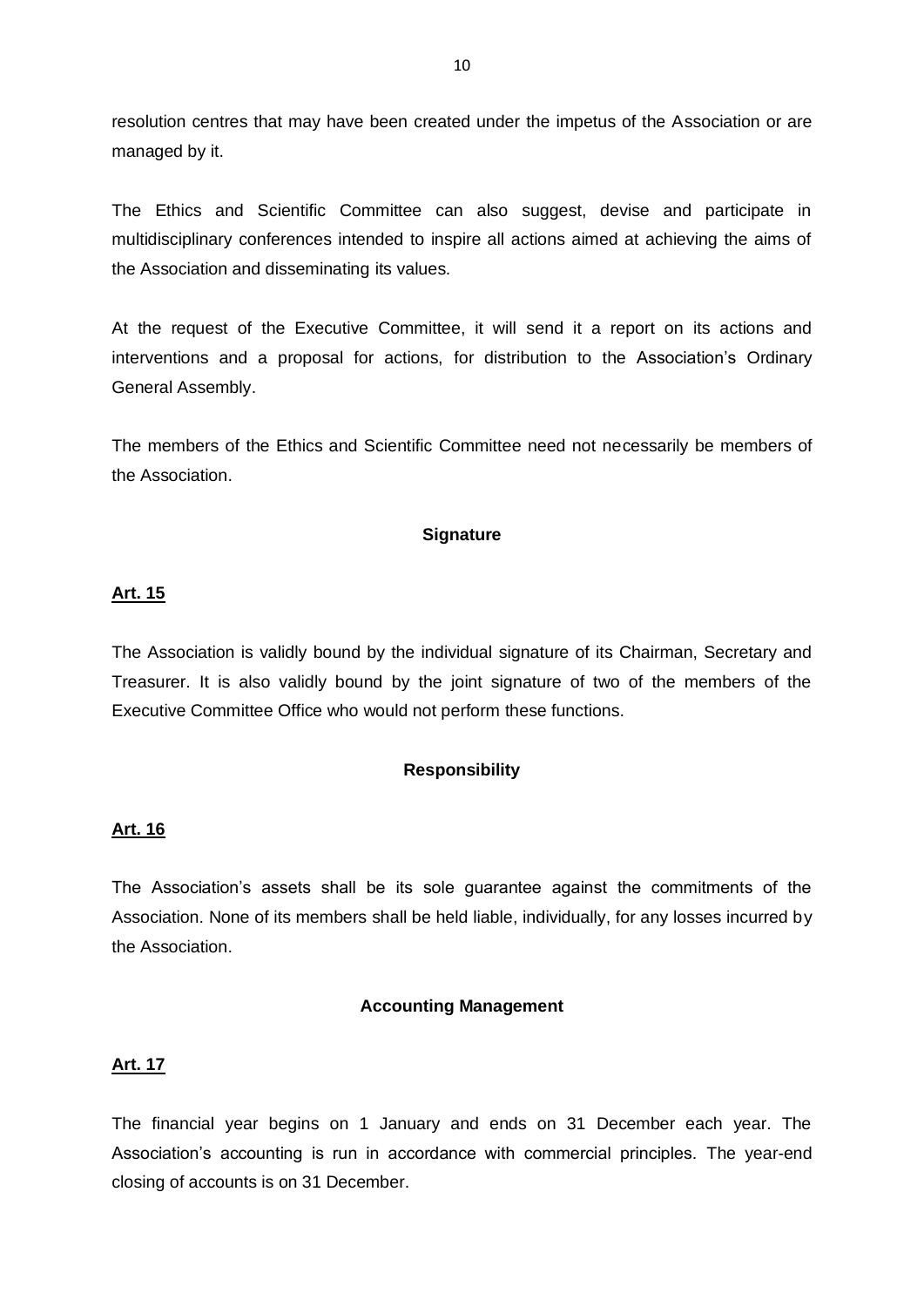### **Amendment of Statutes**

#### **Art. 18**

These statutes can only be amended by a resolution of the General Assembly combining at least the votes of two thirds of the members present. The resolution is valid only if the amendment provisions have been included on the agenda in the notice convening the meeting.

#### **Dissolution of the Association**

#### **Art. 19**

- 1. The dissolution of the Association can be decided only by the vote of a General Assembly combining at least the vote of two thirds of the members present and on condition that this item has been included been included on the agenda in the notice convening the meeting.
- 2. If the Association is dissolved, the available assets will be completely assigned to a public interest institution, or an institution pursuing an aim similar to that of the Association and exempt from taxation. On no account will the assets be returned to the members of the Association or used for their benefit fully or partly in any way whatsoever. This stipulation will not apply if said member is a public interest institution or an institution pursuing an aim similar to that of the Association and exempt from taxation.